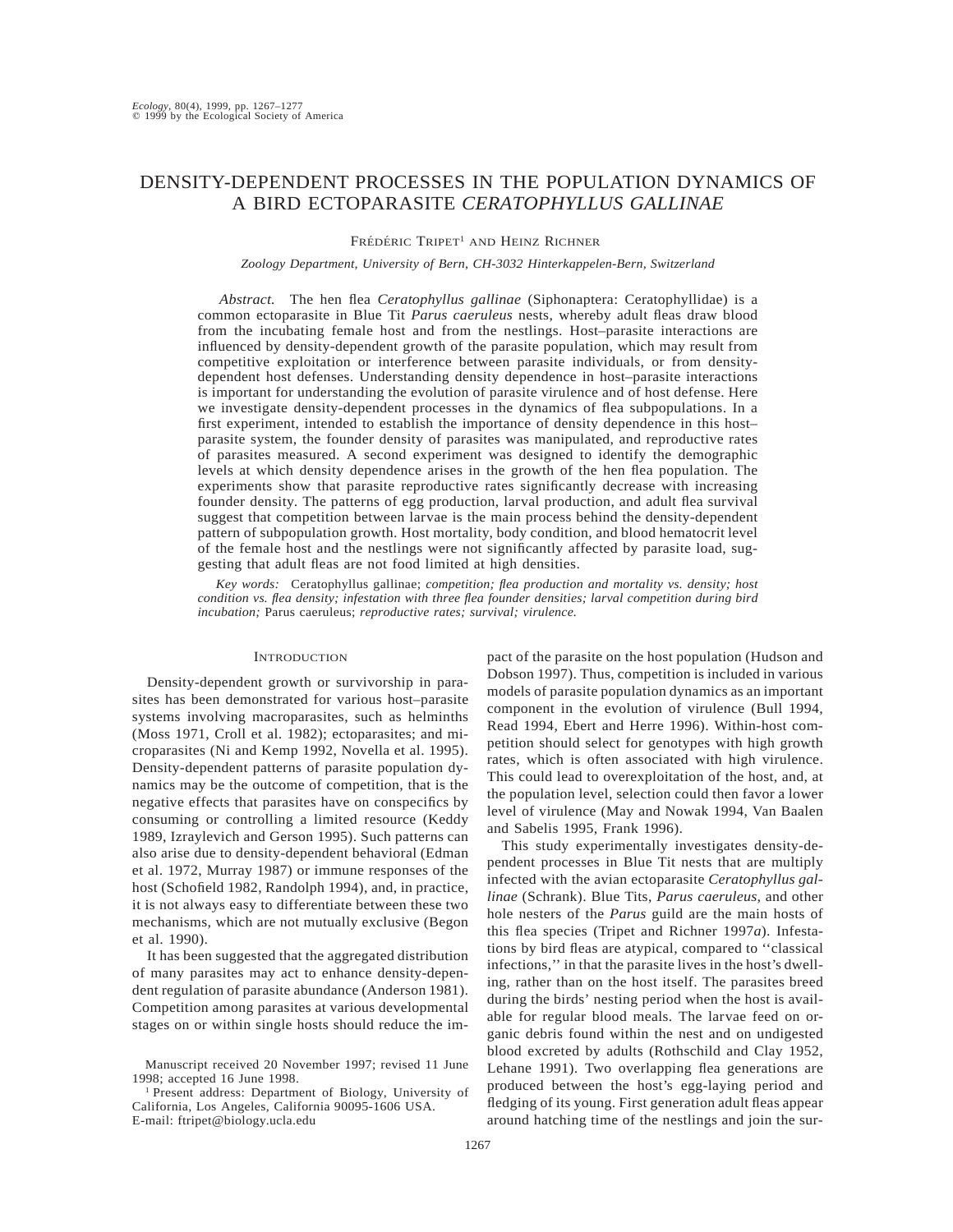viving founder fleas for larval production. At the end of the nestling period, the first generation and second generation larvae spin cocoons and remain dormant for several months (Tripet and Richner, 1999). These offspring will eventually infest a new host at the beginning of its breeding attempt (see Plate 1). *Ceratophyllus gallinae* has been shown in Great Tits, *Parus major,* to decrease host fitness by reducing both offspring quality and survival (Richner et al. 1993). Furthermore, it has been shown that Great Tits avoid nest sites with high flea loads (Oppliger et al. 1994), desert heavily infested nests (Oppliger et al. 1994, Merilä and Allander 1995), and alter other behaviors when raising young in infested nests (Christe et al. 1996*a*, *b*).

In a first experiment (Experiment 1) we examine the effect of founder density on the reproductive rate of the ectoparasite in order to establish whether, and to what extent, density-dependent processes occur in this host–parasite system. A second experiment (Experiment 2) is designed to identify the demographic levels at which density dependence arises in the growth of the parasite population. The role of competition in shaping flea demography, and its importance as a driving force in the evolution of flea virulence, is discussed.

#### MATERIAL AND METHODS

#### *Study area*

This study was conducted in spring 1994 and 1995, in a 60 ha forest, 8 km southwest of Basel, Switzerland  $(47°32'$  N,  $7°32'$  E). The forest harbors a dense population of Blue Tits, *Parus caeruleus,* breeding in nest boxes and natural cavities. Previous researchers working on this population on other topics reported high natural infestation rates by *Ceratophyllus gallinae* (Zhandt, *personal communication*). Between 1990 and 1994, before the present experiments, both the bird and the flea population were left unmanipulated.

### *Experiment 1*

This experiment examines the effect of founder density on the reproductive rate of the parasite. Following an experimental infestation with three different founder densities, the size of the larval cohorts was measured at different breeding stages of each pair of birds.

In January 1994, we replaced the old nest boxes with new ones (model ''Varia,'' built by the Swiss Ornithological Institute). They consist of an outer plastic cover and an inner wooden box in which the birds build their nest. In 1994, at the beginning of the Blue Tit breeding period, we visited the nest boxes every other day and recorded onset of laying, number of eggs laid, start of incubation, and hatching date of nestlings (referred to as day 0 of the nestling stage).

Since variation in nest mass could influence flea development (Eeva et al. 1994, discussed in Heeb et al. 1996), we standardized nest size to an average height of  $8 \pm 1$  cm, the mean nest size in 1994, by adding or



PLATE. 1. A female *Ceratophyllus gallinae* freshly emerged from the cocoon where she remained dormant during the winter months. If she finds a host, she will feed regularly, develop a voluminous abdomen, and continuously lay eggs unless grooming kills her. Old eggshells laid on a feather of the nest cup lining during the last breeding season can be seen in the background. Photograph by F. Tripet and C. Gindro.

removing material from the column of moss under the nest cup. This manipulation at the end of egg laying never led to nest desertion. When the birds laid their second egg, we heat treated the nest material, using a microwave oven, to kill all existing parasites. During the heat treatment, the nests were placed in plastic bags to prevent excessive desiccation, and they were sprayed with 4 mL of water after the heat treatment. The nests were randomly infested with 6, 20, and 50 adult fleas on the second day of incubation. Rather than systematically controlling the sex ratio at infestation, which was too time consuming, we opted for the following randomization procedure, which ensured that the mean sex ratio did not differ among treatment groups. Nests were collected in January within the study area and stored in plastic bags. Before picking fleas for infestation, three to five randomly chosen, heavily infested nests were put in a large glass container, and the nest material was thoroughly mixed. As a consequence of the mechanical disturbance, and the elevated temperatures at this time of year, all fleas were hatched at the time when the fleas were collected from the nest material (see Humphries [1968] for the effect of mechanical disturbance and temperature as triggers for the hatching of fleas). A large number of fleas were then collected in a small pile, and then either 6, 20, or 50 fleas picked in random order. Host nests were randomly assigned to the treatment groups. Thus, the design ensured equal mean sex ratios at the three density levels. However, heterogeneity of variance between the three experimental groups in the measures of parasite population growth is expected to arise, since random picking of a few individuals for infestation with six fleas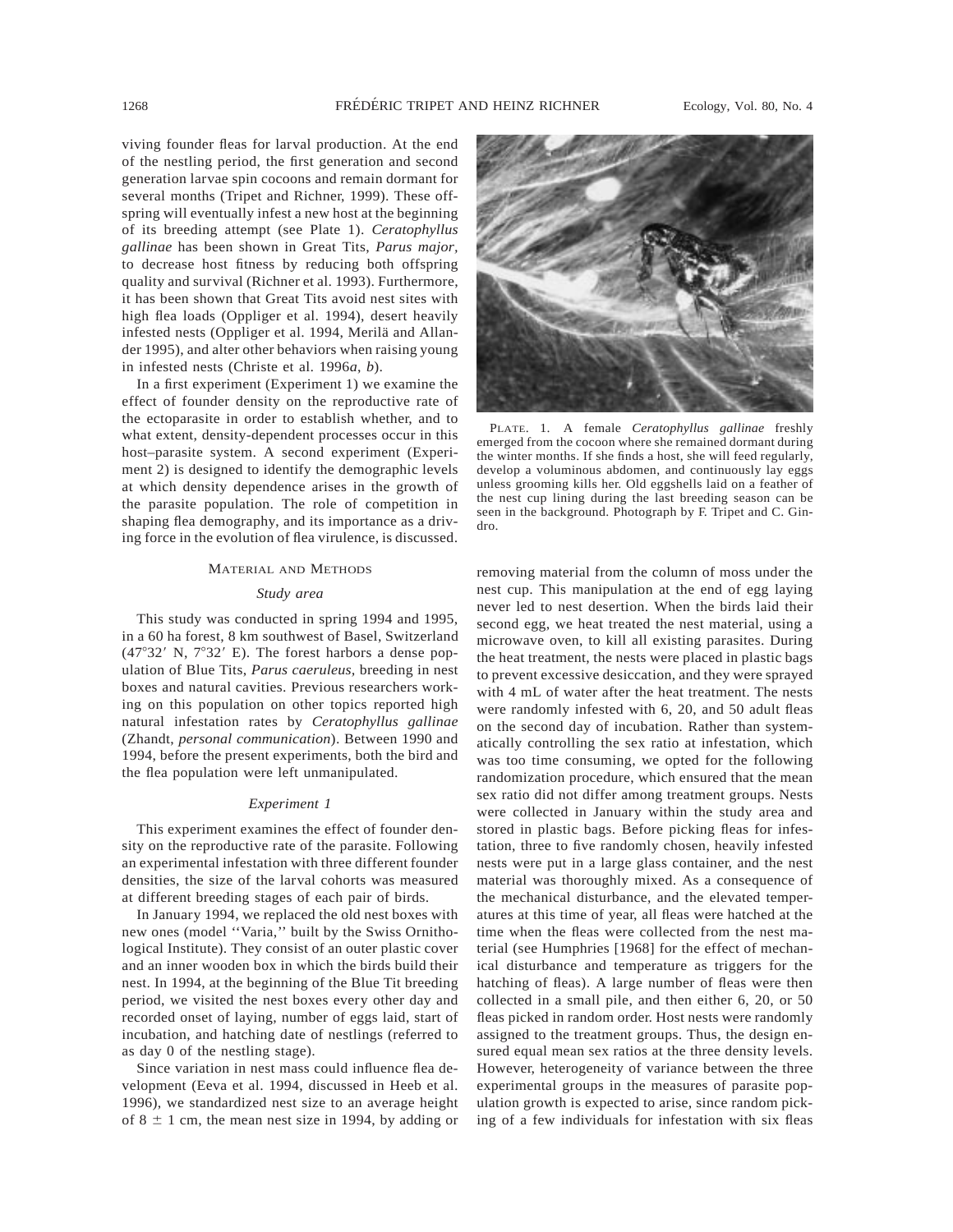

FIG. 1. (a) Experimental protocol in Experiment 1, in relation to sequence and duration of the major events in breeding Blue Tits nests. (b) Experimental protocol in Experiment 2.

leads to greater variance in the founder sex ratio than random picking of many individuals with 20 or 50 fleas. We used nonparametric analyses when heterogeneity of variance was observed.

*Measures of parasite population growth.*—Four measurements of flea population size were made during each bird's breeding attempt (Fig. 1a): (1) we counted the number of flea larvae produced by founder adults on day 0 of the nestling period (i.e., at hatching). The following procedure was adopted when counting day-0 larvae: We first divided the nest under study in two parts. The top part of the nest, with its nest cup, was kept intact and gently shaken above a plastic dish until no more larvae fell from it. It was then placed back in the nest box, so that the adult birds could feed and incubate their young during the rest of the manipulations. The bottom part of the nest was thoroughly mixed above a metal mesh. The fine fraction of nest material that contained the larvae, and the larvae from the nest cup were then mixed, spread on the plastic dish and divided into eight sectors. We counted the live larvae from two randomly chosen sectors. After counting, we rebuilt the bottom part of the nest and reintroduced the larvae under the nest cup. (2) The same method was used on day 10 of the nestling period (i.e., the midnestling period). At that stage, the larvae are produced by founder and first generation adult fleas. By that time, the nest cup is damaged considerably by the female bird's cleaning activities and trampling by the nestlings, thus allowing us to inspect all of the nest material. (3) Adult fleas (founder and first generation combined) were counted on day 15 of the nestling period (Fig. 1a). We spread the coarser fraction of the nest material in a plastic dish and left it undisturbed for 30 min, while counting the fleas from the finer material.

The fleas from the coarser fraction were counted as they aggregated on top of the material. After counting, we rebuilt the nest and reintroduced the fleas into the nest material. (4) At the end of the bird's breeding period, after the young fledged, we sealed all cracks in the nest boxes with tape and set a flea trap on the front hole of the nest box. The flea traps were modified from Bates (1962). They consist of a transparent Plexiglas cylinder (length, 6 cm; diameter, 5 cm), which is closed at one end by a nylon mesh and at the other end by a transparent lid, with a hole in the center (hole diameter 2.5 cm). The connection between the nest box entrance hole and the hole in the lid of the trap was made by a 6 cm long rigid plastic tube. The plastic tube was fitted halfway into the transparent cage and acted as a funnel. First and second generation offspring, which hatched from cocoons and dispersed, accumulated in the traps and were collected on the 15th of every month during summer, autumn, and winter. The offspring remaining in the nests after the winter were sampled in mid-March 1995 using the method used for larval counts. The final number of offspring produced (i.e., the reproductive success) of founder fleas during each bird's breeding attempt was calculated as the sum of dispersing fleas and the fleas counted from the nest material (Fig. 1a). In order not to include adult fleas present in the nest during the nestling period in these final counts, we excluded from our calculation adults dispersing within 2 wk after fledging.

*Calculation of reproductive rates.*—Reproductive rates were calculated as number of larvae or imagos per flea originally introduced. Because of heterogeneity of variances, no parametric analysis could be performed to test for changes over time in number of offspring produced per flea originally introduced. We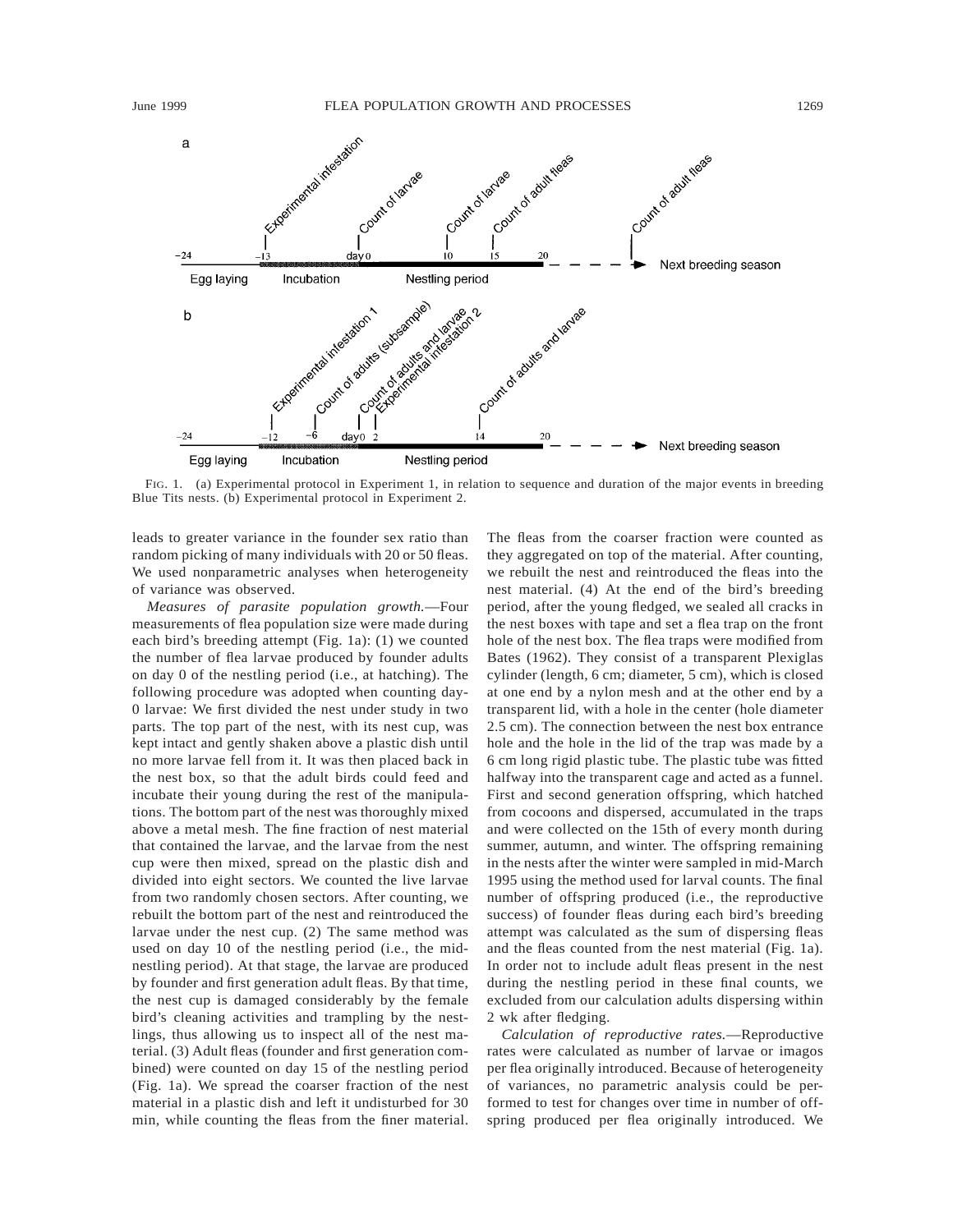therefore calculated the regression coefficients of the lines between the measure at hatching and midnestling period and from midnestling period to the end of nesting. These slopes, equivalent to larval production per 10 d, were analyzed nonparametrically.

*Host body condition and hematocrit level.*—Adult birds were captured on nestling day 15, by means of a spring-loaded trap that shuts the entrance hole as the bird enters the nest. We sexed the birds according to the presence or absence of a brood patch, weighed them to the nearest 0.1 g using a Sartorius portable 1200 electronic balance, and measured their tarsi to the nearest 0.1 mm using a calliper. We took the same measurements on the 15-d-old nestlings, but we did not sex the young. One  $50$ - $\mu$ l capillary tube of blood was taken from the brachial vein of each adult and from four randomly picked nestlings per brood. It was centrifuged in order to measure the hematocrit level (proportion of red blood cells per total blood volume). The variable 'body condition' was calculated, for both adults and nestlings, as the residual of the regression of body mass on tarsus length. It is a measure that expresses how much a bird deviates from the mean relationship between body mass and body size.

The original sample size was 49 nests. The birds deserted three nests before the end of incubation, and two broods failed just after hatching. The number of larvae at the end of incubation and midnestling periods were therefore counted in 46 and 44 nests, respectively. Adult fleas were counted from 43 nests. One bird pair started a second brood before we set the flea trap, two nest boxes were stolen, and one flea trap was destroyed. The final number of fleas produced was recorded from 41 nests. In four cases, one of the adult birds died and the surviving partner took care of the young. They were excluded, and the analysis involving the birds' breeding parameters were therefore conducted on the data from 40 nests. Hematocrit levels were measured from 35 out of 40 females.

# *Experiment 2*

The second experiment, performed in 1995, focuses on density-dependent larval production and adult flea survival, in order to differentiate between various processes that could lead to density dependence.

*Measure of fecundity and survival during the birds' incubation period.*—On the first day of incubation, Blue Tit nests were temporarily collected, put into a plastic bag to prevent desiccation, and heat treated using a microwave oven. The nests were then sprayed with 4 mL of water and put back in the nest box. The following day, the nests were randomly infested with 6, 20, or 50 adult fleas, following the same procedure as in Experiment 1. A total of 72 nests were infested using this method. Birds deserted three nests during incubation. Twenty-one randomly chosen nests were analyzed for adult survival on day 6 of incubation, and 48 nests were analyzed on day 12. The following procedure was used on day 6 or 12 in order to analyze the nest contents. We temporarily swapped the bottom wooden part of the nest box, containing the nest to be analyzed, for one containing a dummy nest made of cotton wool and heat-treated moss. This did not seem to affect the birds in their routines and allowed us to inspect the original nests for parasite development and adult survival during incubation (Fig. 1b). The bottom part of the nest and the nest cup material were dismantled separately, and adult fleas and larvae from both layers were collected with tweezers. The nests were then rebuilt and heat treated using a microwave oven in order to kill any remaining fleas. When this was done (after 4 h, on average), we replaced the parasitefree nest in the nest box so that every bird pair received its original nest. The adult fleas collected on day 6 and the flea larvae collected at day 12 were immediately stored in 70% ethanol, for later estimation of parasite survival rates and reproductive rates. The larvae collected at day 6 were discarded. Adult fleas that were recaptured from the 48 nests analyzed on day 12 of incubation were stored in one 10 mL glass tube per nest and left undisturbed for 24 h. During this time, the females laid the eggs contained in their abdomen directly on the inner surface of the tubes. We counted the eggs directly using a binocular microscope and calculated the mean egg production per female for each nest.

*Measure of parasite fecundity and survival during the bird nestling period.*—The nests were randomly reinfested, on the second day after hatching of the young birds, with either 45 or 90 adult fleas. These loads were within the range of the number of fleas counted in the nests during the 1994 nestling period in Experiment 1. Twelve days later, we collected the nest material from all nests and immediately heat treated it with a microwave oven for later estimation of parasite numbers and adult survival (Fig. 1b). Birds were provided with artificial parasite-free nests for the remaining 5 d before fledging of the young. A total of 43 nests were manipulated this way. Five bird pairs deserted during the nestling period; two were of the 45-flea group and three were of the 90-flea group. For the analysis, we also excluded two bird pairs with known polygamous males. The resulting sample sizes were, therefore, 18 nests infested with 45 fleas and 16 nests infested with 90 fleas. The nests collected on day 14 of the nestling period were stored in plastic bags. They were later entirely dismantled and searched for larvae and intact adult flea bodies.

*Calculation of reproductive rates.*—Reproductive rates were calculated as number of larvae per surviving flea. Heeb et al. (1996) found a mean immigration of 5.8 fleas per nest between nest building and fledging of young Great Tits, *P. major.* Consequently, adult survival during incubation and the nestling period was not calculated as the number of survivors per flea originally introduced, because random immigration may have in-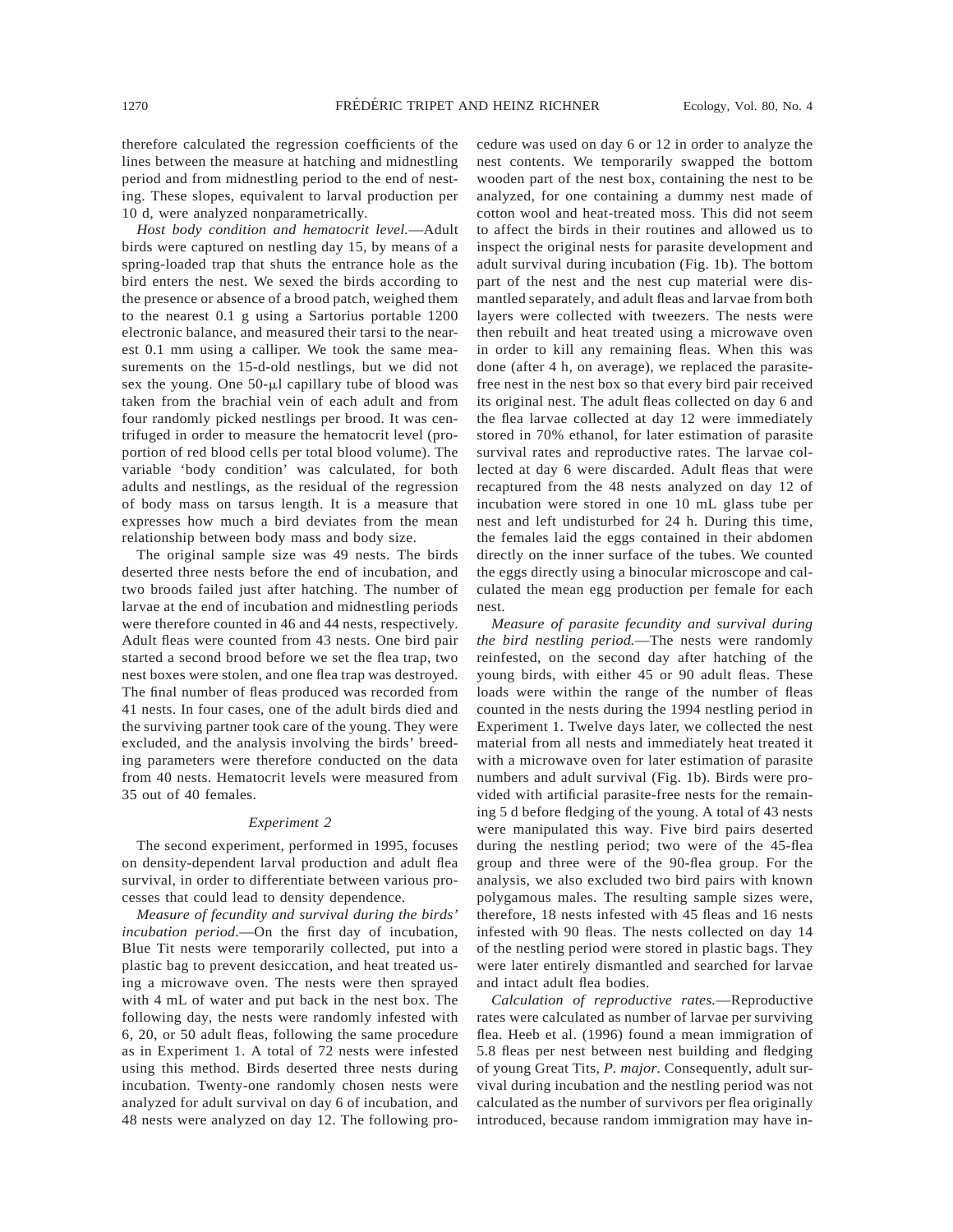TABLE 1. Number of parasites (mean  $\pm$  1 SD) in breeding Blue Tit nests that were experimentally infested with 6, 20, or 50 fleas. Numbers in parentheses indicate number of nests, *n*.

| Nestling      | Experimental flea load |                 |                 |  |
|---------------|------------------------|-----------------|-----------------|--|
| period        | 6                      | 20              | 50              |  |
| Day 0 larvae  | $252 \pm 221$          | $420 \pm 282$   | $723 \pm 382$   |  |
|               | (15)                   | (17)            | (14)            |  |
| Day 10 larvae | $679 \pm 325$          | $1143 \pm 699$  | $1424 \pm 331$  |  |
|               | (14)                   | (16)            | (14)            |  |
| Day 15 adults | $29 \pm 14$            | $55 \pm 20$     | $58 \pm 31$     |  |
|               | (15)                   | (15)            | (13)            |  |
| Final adults† | $1612 \pm 818$         | $2637 \pm 1073$ | $2518 \pm 1059$ |  |
|               | (12)                   | (15)            | (14)            |  |

† End of nestling period.

flated the measure of survival at low founder densities. Density effects on adult survival were investigated by fitting to our day-6 and -12 counts of surviving fleas the following model, which assumes a constant mortality rate *m* (over time) and random immigration *i* of wild fleas:

$$
\frac{dN}{dt} = -mN + i.\tag{1}
$$

Eq. 1 can be solved analytically to express  $N(t)$ , the number of surviving fleas at time *t* (expressed in d), as a function of *m, i,* and the number of founder fleas  $N_0$ :

$$
N(t) = \frac{-e^{-tm + \log(i - mN_0)} + i}{m}.
$$
 (2)

Estimates of the terms *m* and *i* were obtained by fitting Eq. 2 to our data. The residuals of the model were analyzed for the effects of density and time of survival.

Statistical analyses were performed using the SYSTAT Statistical Package (Wilkinson 1992) and JMP software (Sall and Lehman 1996). Data were checked for normality and heterogeneity of variances and were transformed where needed. Significance levels are two tailed.

#### RESULTS

#### *Experiment 1*

*Parasite population growth.*—The number of larval fleas at nestling day 0 and nestling day 10 significantly increased with increasing founder flea density (at day 0,  $F_{2,43} = 9.15$ ,  $P < 0.001$ ; at day 10,  $F_{2,41} = 8.04$ , *P*  $= 0.001$ ) (Table 1). The same was true for the number of adult fleas at day 15 ( $F_{2,40} = 7.56$ ,  $P = 0.002$ ) and the final number of adults ( $F_{2,38} = 4.02$ ,  $P = 0.026$ ) (Table 1).

Founder density influenced the number of offspring produced per founder flea, as shown by the decrease of the slopes of parasite population growth (Table 2, Fig. 2) with increasing founder density. This effect was significant both between day 0 and 10 of the nestling period (Kruskal-Wallis, [KW] = 20.67,  $n = 44$ ,  $P$  < 0.001) and between day 10 and 20 (KW = 20.74,  $n =$ 

TABLE 2. Regression coefficients describing parasite population growth (mean  $\pm$  1 SD). Numbers in parentheses indicate number of nests, *n*.

| Nestling    | Experimental flea load                         |                                                 |              |  |
|-------------|------------------------------------------------|-------------------------------------------------|--------------|--|
| period      |                                                | 20                                              | 50           |  |
| Days $0-10$ | $69.5 \pm 34.9$                                | $35.1 \pm 27.4$ 14.0 $\pm$ 8.9                  |              |  |
|             | (14)<br>Days $10-20$ 167.5 $\pm$ 125.0<br>(11) | (16)<br>$80.3 \pm 44.8$ 21.9 $\pm$ 19.1<br>(15) | (14)<br>(14) |  |

*Note:* Slopes are based on number of offspring produced per founder flea during days 0–10 and days 10–20 of the nestling period in Blue Tit nests.

40,  $P < 0.001$ ). The slopes themselves significantly increased from the first to the second half of the nestling period (Wilcoxon,  $Z = 3.54$ ,  $P < 0.001$ ). There was also a strong negative effect of founder flea density on the growth rates of the adult cohort from infestation to the nestling period (Fig. 3a;  $KW = 25.89$ ,  $n = 43$ , *P*  $<$  0.001). Rates of increase of the adult cohort from day 15 to the end of the nestling period were calculated after correcting for earlier density effects. This was done by subtracting the number of larvae found at mid nestling period from the final offspring number. The resulting rates did not differ significantly between the three experimental groups (Fig. 3b;  $F_{2,33} = 1.96$ ,  $P =$ 0.156).

*Host survival, body condition and hematocrit levels.*—There was no significant difference in hatching success or nestling survival between nests infested with 6, 20, and 50 founder fleas. This was also true for the body condition and hematocrit levels of adult females and nestling Blue Tits at day 15 of the nestling period (Table 3).

# *Experiment 2*

*Parasite fecundity and mortality during incubation.*—The number of eggs laid by the surviving female fleas, measured at the end of the bird's incubation, did not decrease with flea density (Fig. 4a). Instead, fleas collected from low-density nests tended to lay fewer eggs (KW = 5.67,  $n = 48$ ,  $P = 0.058$ ), and there was



FIG. 2. Number of offspring per founder flea (mean  $\pm$  1 SE) at three stages of the Blue Tits' nestling period.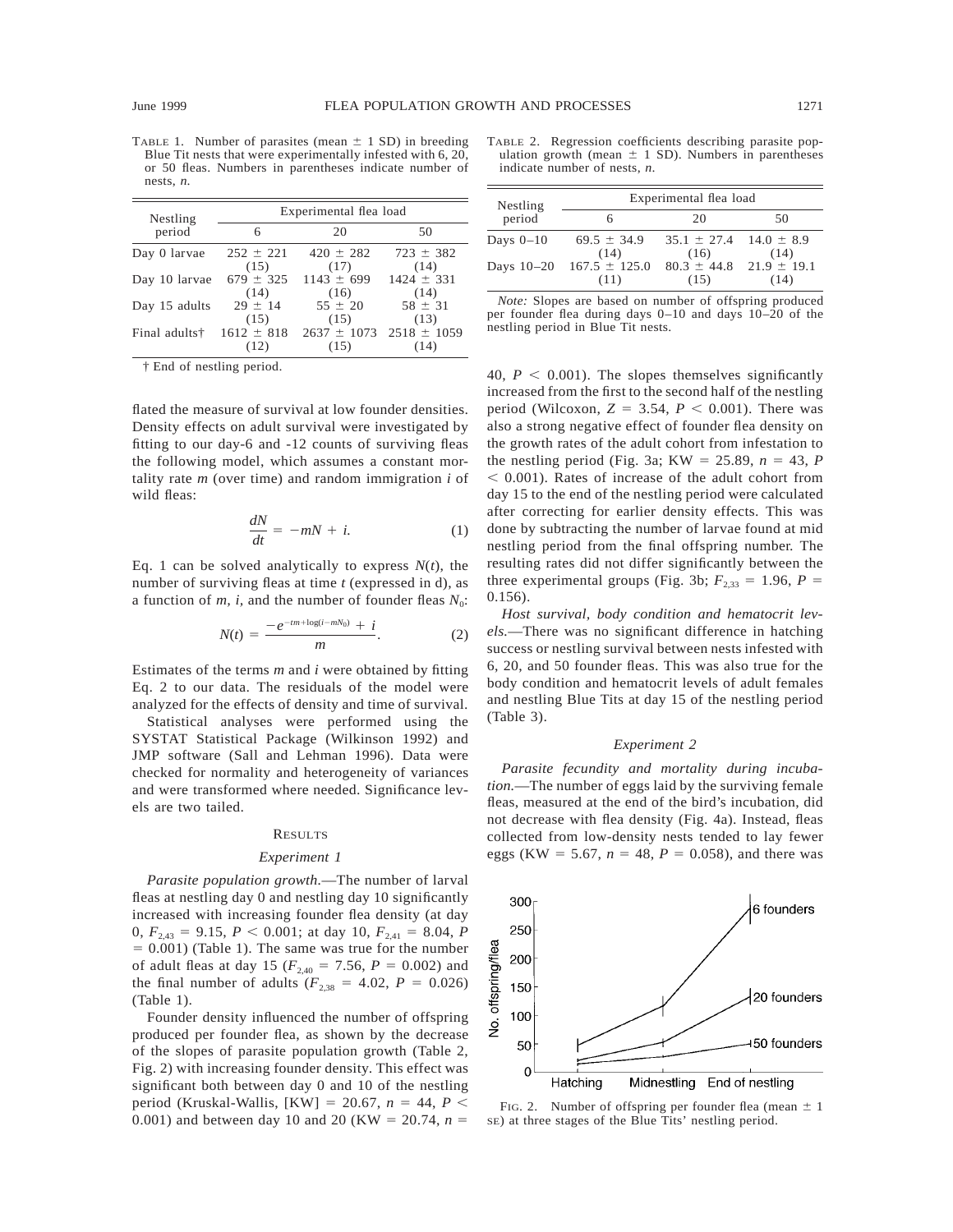

FIG. 3. (a) Rate of increase (mean  $\pm$  1 sE) of the adult cohort, from infestation to day 15 of the nestling period, in relation to founder density. (b) Corrected rate of increase (mean  $\pm$  1 se) of the adult cohort, from day 15 to the end of the nestling period, in relation to founder density. The rates were corrected for density effects occurring before the middle of the nestling period by subtracting the density-dependent number of larvae found at mid nestling period from the final offspring number.

also more variance in this group (Bartlett, chi-square  $= 7.96, n = 48, P = 0.019$  (Fig. 4a).

The number of flea offspring produced during host incubation, calculated per surviving female flea, was negatively affected by density of founders  $(KW =$ 19.45,  $n = 48$ ,  $P < 0.001$ ) (Fig. 4b). Flea survival, calculated as the residuals of Eq. 2, did not differ significantly among the three experimental groups (KW  $= 1.03, P = 0.597$ ), nor between day 6 and 12 (Mann-Whitney,  $U = 386$ ,  $P = 0.124$ ). Eq. 2 fitted to our data accounts for 93.9% of the observed variance in survival. Fitted survival curves are shown in Fig. 5a. Mortality *m* was estimated at 0.053 fleas/d and immigration *i* at 0.179 fleas/d.

*Parasite fecundity and mortality during the nestling period.*—The number of offspring per surviving female flea did not differ significantly between the two experimental flea densities (Table 4). There was, however, a significant carry-over effect of the founder density during incubation on the number of offspring per surviving flea (Table 4, Fig. 4c). The time at which adult and larval fleas were removed from the nests, day 6 or 12, did not significantly affect the production of larvae during the nestling period (Table 4). Survival, calculated as the residuals of Eq. 2, did not differ significantly between the two groups, and there was no carryover effect of the flea density during incubation on survival (ANOVA of flea density during the nestling period,  $F_{1,28} = 0.45$ ,  $P = 0.501$ ; flea density during incubation,  $F_{2,28} = 1.43$ ,  $P = 0.256$ ; interaction  $F_{2,28} =$ 1.14,  $p = 0.334$ ). Eq. 2 fitted to our data accounts for 65.9% of the observed variance in survival. Survival curves and sample sizes are shown in Fig 5b. Survival was only recorded at time  $t = \text{day } 12$ . Estimated adult mortality *m* was 0.054 fleas/d and immigration *i* was 0.192 flea/d.

### **DISCUSSION**

As shown in Experiment 1, the reproductive success of fleas breeding in Blue Tit nests is significantly affected by the number of conspecifics in the same nest. Our measurements of the larval cohort, day-15 adults, and final adult numbers, all show strong density-dependent population growth (Fig. 2). Except for one nest box that was used by a Blue Tit for a second breeding cycle, the boxes in our study area were all used for a single bird-breeding event. Therefore, most fleas breed once per year, and their offspring overwinter within the nests as first and second-generation cocoons. Thus, the total offspring number per founder flea reflects the mean annual reproductive rate of founders, and reproductive rates at low flea density were about five times higher than those at high density. These patterns need to be interpreted cautiously. In Experiment 1, fleas might have immigrated between the heat treatment at the beginning of egg laying by birds and the experimental infestation at the beginning of incubation. Since reproductive rates are calculated per founder flea (i.e., 6, 20, or 50 individuals), part of the measured density effects might have been confounded by wild immigrant fleas reproducing in the nest together with our founders. In Experiment 2 the nests were heat treated immediately before infestation at the beginning of incubation, and reproductive rates were calculated per surviving female flea. Thus, the potential influence of immigrant fleas was eliminated; nevertheless the same densitydependent patterns were found.

## *Density-dependent mechanisms*

We found no significant effects of flea numbers on adult female hosts, on nestling condition, or on female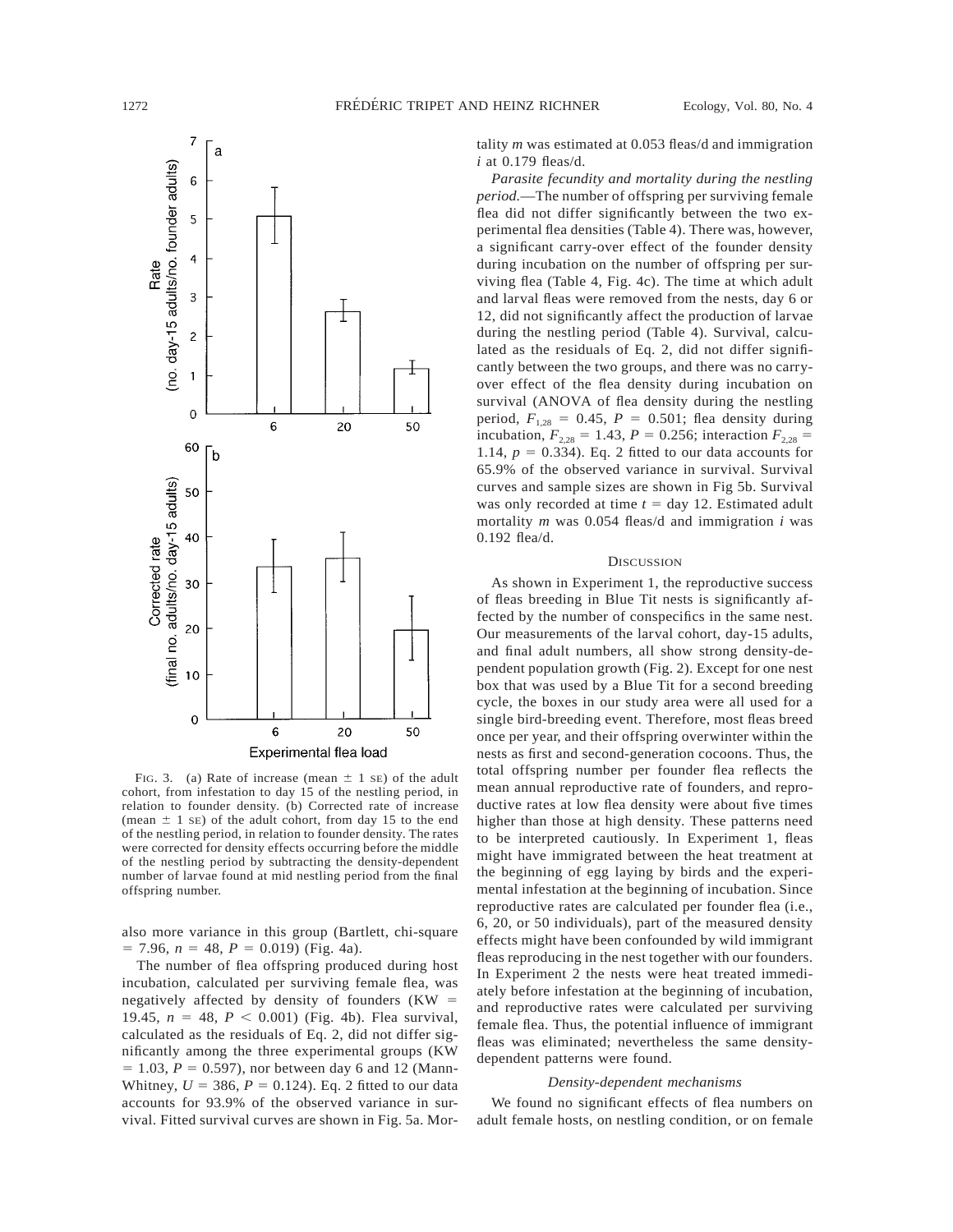|                                        | Experimental flea load    |                           |                           |                |                  |
|----------------------------------------|---------------------------|---------------------------|---------------------------|----------------|------------------|
| Response variable                      | 6                         | 20                        | 50                        | $\overline{F}$ | $\boldsymbol{P}$ |
| Hatching success (%)                   | $91.9 \pm 3.1$<br>(12)    | $93.2 \pm 2.5$<br>(15)    | $93.7 \pm 2.3$<br>(13)    | 0.12           | 0.889            |
| Nestling survival $(\%)$               | $95.6 \pm 2.5$<br>(12)    | $98.1 \pm 1.0$<br>(15)    | $97.9 \pm 1.1$<br>(13)    | 1.60           | 0.215            |
| Nestling condition (residual, $g/mm$ ) | $0.561 \pm 0.007$<br>(12) | $0.569 \pm 0.006$<br>(15) | $0.552 \pm 0.009$<br>(13) | 1.01           | 0.374            |
| Nestling hematocrit level (%)          | $50.1 \pm 1.7$<br>(12)    | $47.9 \pm 1.3$<br>(15)    | $48.6 \pm 0.9$<br>(13)    | 0.66           | 0.54             |
| Female condition (residual, g/mm)      | $0.549 \pm 003$<br>(12)   | $0.559 \pm 0.006$<br>(15) | $0.548 \pm 008$<br>(13)   | 1.04           | 0.363            |
| Female hematocrit level (%)            | $52.7 \pm 0.7$<br>(10)    | $54.5 \pm 1.3$<br>(12)    | $56.2 \pm 1.4$<br>(13)    | 2.08           | 0.141            |

TABLE 3. Mean hatching success and survival of nestlings and condition and hematocrit levels of nestlings and adult female Blue Tits that were experimentally infested with 6, 20, or 50 fleas.

*Note:* All measures are means  $\pm$  1 se, and numbers in parentheses indicate number of broods.

or nestling hematocrit levels (Experiment 1). Thus, fleas do not seem to be directly resource limited. However, we can not exclude the possibility that food limitation occurs even in the absence of an effect on the hosts. For example, hosts with a high flea load may produce a higher cutaneous immune reaction and, therefore, have less palatable blood for fleas. The number of eggs laid by surviving female fleas, collected at the end of incubation, was not negatively affected by flea density. One would expect flea fertility to decrease as a result of competitive interactions between female fleas for access to suitable feeding sites on the host. Fertility could also decrease if the host's preening intensity increased with parasite density (Hart 1992, 1997), or if a cutaneous immune reaction (McLaren 1990, Wikel 1996) altered the feeding behavior of the parasite in a density-dependent way. The comparatively low egg production in the group with six founder fleas is therefore puzzling. It may be that fleas at low densities exhibit lower fertility because of less mating or reduced sexual selection opportunities (Harvey and Bradbury 1991, Eberhart 1996).

Adult flea mortality was high throughout the bird incubation and nestling period (Experiment 2), but not significantly dependent on density. The mean life expectancy of adult fleas, calculated from Eq. 1, is  $\sim$ 10 d. Adult flea survival is expected to decrease with increasing host defenses. These defenses can be behavioral responses (Hart 1992, 1997), such as preening or nest sanitation (Christe et al. 1996*a*), or immune responses (Baron and Weintraub 1987, McLaren 1990; Wakelin and Apanius 1997). Our results suggest that, within the range of parasite densities created by our experimental infestations, there was no change in the hosts' investment in defenses that significantly affected parasite survival. This may not be surprising, given that the negative effects of fleas might simply be compensated by increased food intake by the host (Tripet and Richner 1997*b*) at the expense of behavioral defenses (Tripet, *unpublished data*). The cutaneous immune responses to regular fleabites are also thought to often culminate in desensitization, rather than in an increase in defenses (Benjamini et al. 1961, Nelson 1987, Jones 1996). New evidence suggests that infested female tits could transmit antibodies to the nestlings via the egg, thus increasing their resistance or tolerance to fleas or associated pathogens (Heeb et al. 1998). Interestingly, these authors did not find that this increase translated into a significant decrease in flea survival or reproduction (Heeb et al. 1998). Thus, although the presence of fleas may correlate with an increase in antibody production, it is not yet clear whether this response is directed against fleas, or against secondary infections due to fleabites.

It seems that flea density affects flea population growth before the appearance of the first generation adults, i.e., during the host's incubation period (Experiments 1 and 2). Larval competition for food during host incubation, resulting in a density-dependent production of first generation adult fleas, is the simplest explanation for the density-dependent pattern of the adult cohort measured at day 15 in Experiment 1 (Fig. 3a). The larvae of a few species of *Ceratophyllus* fleas have been reported to eat eggs and dead larvae of their own species (Marshall 1981), and it may be that the amount of cannibalism in the nest determines the size of the larval cohort. However, we cannot exclude the possibility that competition for pupation sites, i.e., competition for space, also occurs at that stage. Some larvae could be forced to delay their metamorphosis until the end of the nestling period, because the nest cup area heated by the incubating female is limited. Also, once the nestlings are hatched, female hosts may clean deeper into the nest (F. Tripet, *personal observation*) and thus prevent further pupation near the heat source.

In Experiment 1, no significant density effect was found on the rates of increase of the adult cohort from day 15 to the end of the nestling period (Fig. 3b). This suggests that competition between larvae decreases during the nestling period. The results of Experiment 2, which show significant density effects during host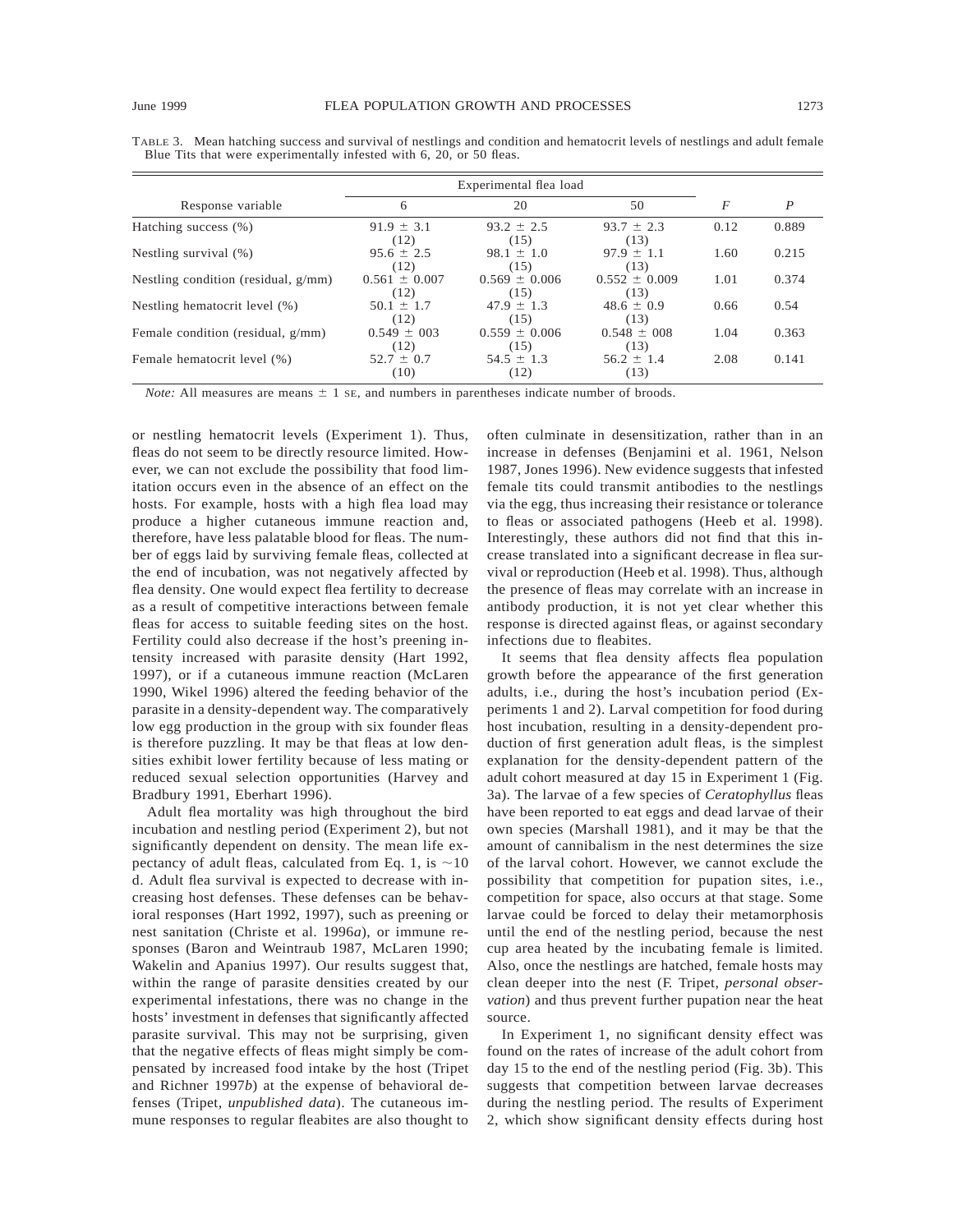

FIG. 4. (a) Number of eggs laid per female flea (mean  $\pm$ 1 sE), collected at the end of incubation in Experiment 2. (b) Number of larvae produced per surviving female flea (mean  $\pm 1$  SE), as measured at the end of incubation in Experiment 2. (c) Carry-over effect of the founder density during the incubation period on the number of larvae produced per surviving female flea (mean  $\pm 1$  SE) during the nestling period.



FIG. 5. (a) Survival curves (fitted by Eq. 1) for adult fleas during the birds' incubation period in nests experimentally infested with 50, 20, and 6 individuals (top, middle, and bottom lines, respectively). Shown are sample sizes and  $\pm 1$ SE for actual measurements. (b) Survival curves (fitted by Eq. 1) for adult fleas during the birds' nestling period in nests experimentally infested with 90 and 45 individuals (top and bottom lines, respectively). Shown are sample sizes and  $\pm 1$ SE for actual measurements.

incubation (Fig. 4a), but not during the nestling period, lend support to this suggestion. This pattern is paradoxical, because one would expect fiercer competition as the larval cohort increases in size. One possible explanation may lie in the diet of the larvae, which, in addition to the blood feces excreted by adults, feed on organic material such as the hair and feather lining of the nest cup and other debris (Rothschild and Clay 1952). The larvae might first use up this limited supply of organic material from the nest itself before relying mainly on undigested blood produced by the parents. Thus, density effects could be measurable only during the phase of competition for nutrients from the nest cup. Once these resources are used up, the number of offspring produced should be proportional to the number of adults providing food. This would also explain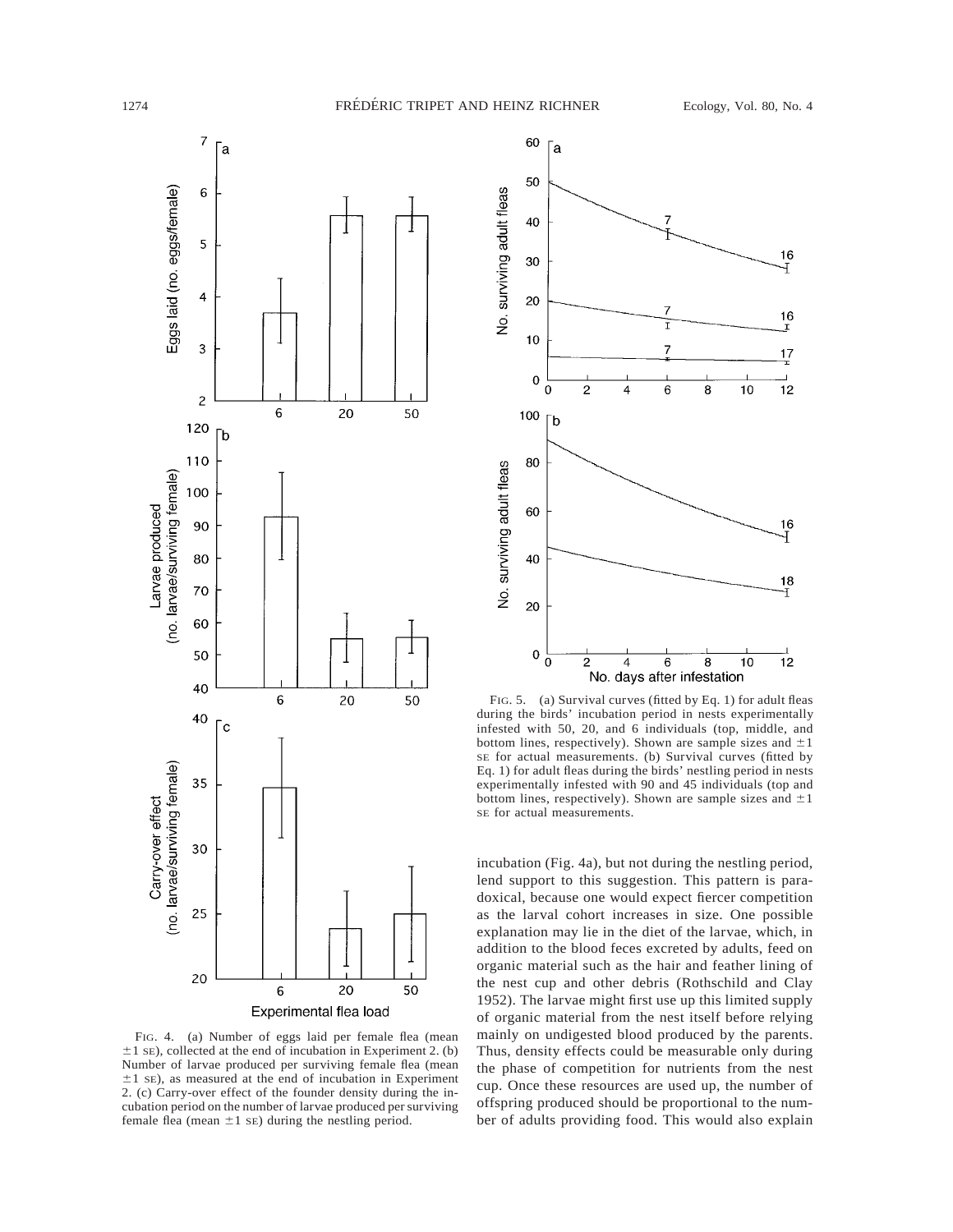| Factor                                                 | Sum of squares | df            | Mean square | $F$ ratio |          |
|--------------------------------------------------------|----------------|---------------|-------------|-----------|----------|
| Founder density at incubation $(6, 20, 50)$            | 962.94         |               | 481.47      | 3.83      | 0.035    |
| Founder density at nestling period (45, 90)            | 133.37         |               | 133.36      | 1.06      | 0.312    |
| Time of removal of adults and larvae (day 6 or 12)     | 8.45           |               | 8.45        | 0.07      | 0.797    |
| Density at incubation $\times$ density nestling period | 428.07         | $\mathcal{D}$ | 214.03      | 1.70      | 0.202    |
| Time of removal $\times$ density at incubation         | 338.94         |               | 338.94      | 2.70      | 0.112    |
| Error                                                  | 3265.06        | 26            | 125.58      | $\cdots$  | $\cdots$ |

*Note:* Also included in the model is the time at which the adult fleas and larvae were removed from the nest at the incubation stage.

how our flea density manipulation during incubation, by changing the amount of resources already consumed by larvae, could lead to carry-over effects on flea reproductive rates during the nestling period (Experiment 2).

### *Density dependence and virulence*

As we have found, flea reproductive rates are density-dependent, suggesting that resources are limited. However, the lack of apparent effect on the host suggests that host resources are not limited. Thus, flea virulence, measured as the fitness cost to the host imposed by high density, resource use, or population growth rate of the parasite (for this definition of virulence see Bull 1994, Read 1994, Ebert and Herre 1996), seems rather low.

An analogy can be drawn between pathogens or parasites within host bodies and parasites inside host nests. *C. gallinae* achieves one or two ''vertical'' generations within a host's breeding cycle. The offspring then usually undergo ''horizontal'' transmission, because a new host will often use the nest the following year. Other fleas leave the nest between the two host breeding events and jump on passing birds (Bates 1962, Humphries 1968). These individuals are horizontally transmitted through dispersal. Thus vertical transmission occurs within nests, and horizontal transmission occurs among nests. Therefore, the opportunity exists for selection to act both within and among nests, as is the case for parasites and pathogens within and among bodies of hosts.

Within nests, intraspecific competition among larvae will not affect host fitness, if larvae solely use resources found in the nesting material (e.g., organic debris), and the larval stage will then not be truly parasitic. This decoupling of larval population processes to the host fitness may explain why hosts appear to suffer no costs of parasitism, and fleas may be considered avirulent. However, because adult fleas provide resources (blood feces) to larvae, larval growth rates and density are influenced by the exploitation of hosts by adults. Thus, larval fleas can be considered virulent, in the sense that increases in their population density, growth rate, or efficiency may reduce fitness components of hosts, because larvae require resources that only adults can provide via feeding on host blood.

Selection within nests may be for increased virulence, because flea genotypes that exploit hosts more efficiently and reproduce at higher rates would be at an advantage. But that may be counteracted by two processes. First, as a consequence of the fleas' metapopulation structure, reproductive cycle, and facultative dispersal strategies, in a natural situation the mean relatedness between individuals is expected to be higher within nests than among nests. Thus, subpopulations of parasites can be considered as demes (Wilson 1980). Increased relatedness in flea demes has been proposed as a possible explanation for the evolution of the ''shared'' parental investment in the production of feces for the larval cohort (Hinkle et al. 1991, Silverman and Appel 1994). Kin selection (Hamilton 1972) should also favor reduced population growth rates (Frank 1996), and lower virulence. Second, selection among nests against higher virulence may occur due to avoidance and desertion by birds of heavily infested nests (Du Feu 1992, Oppliger et al. 1994, Merila and Allander 1995). These host behavioral defenses may result in virulence being traded against parasite fitness. In theory (May and Nowak 1994, Van Baalen and Sabelis 1995, Frank 1996), among-nest selection for subpopulations with lower reproductive rates could, therefore, partly counteract within-nest selection for higher reproductive rates. Among-nest (interdemic) selection in our system is made more plausible by the likely high relatedness of fleas within individual nests.

The consideration of host life history evolution under parasitism provides yet another perspective on our observation of an apparent lack of negative effects of fleas on nestlings. Virulence consists of a decrease in some components of host fitness (Read 1994, Ebert 1998), and the effects of parasites may be expressed in the host's present and/or future reproductive success. Indeed, adult birds increase their feeding rates to the young in order to compensate for flea effects, and this might carry costs in terms of future reproduction (Tripet and Richner 1997*b*; Richner and Tripet 1999), as predicted from theoretical models (Perrin et al. 1996). Thus fleas may indeed be virulent, and the effect may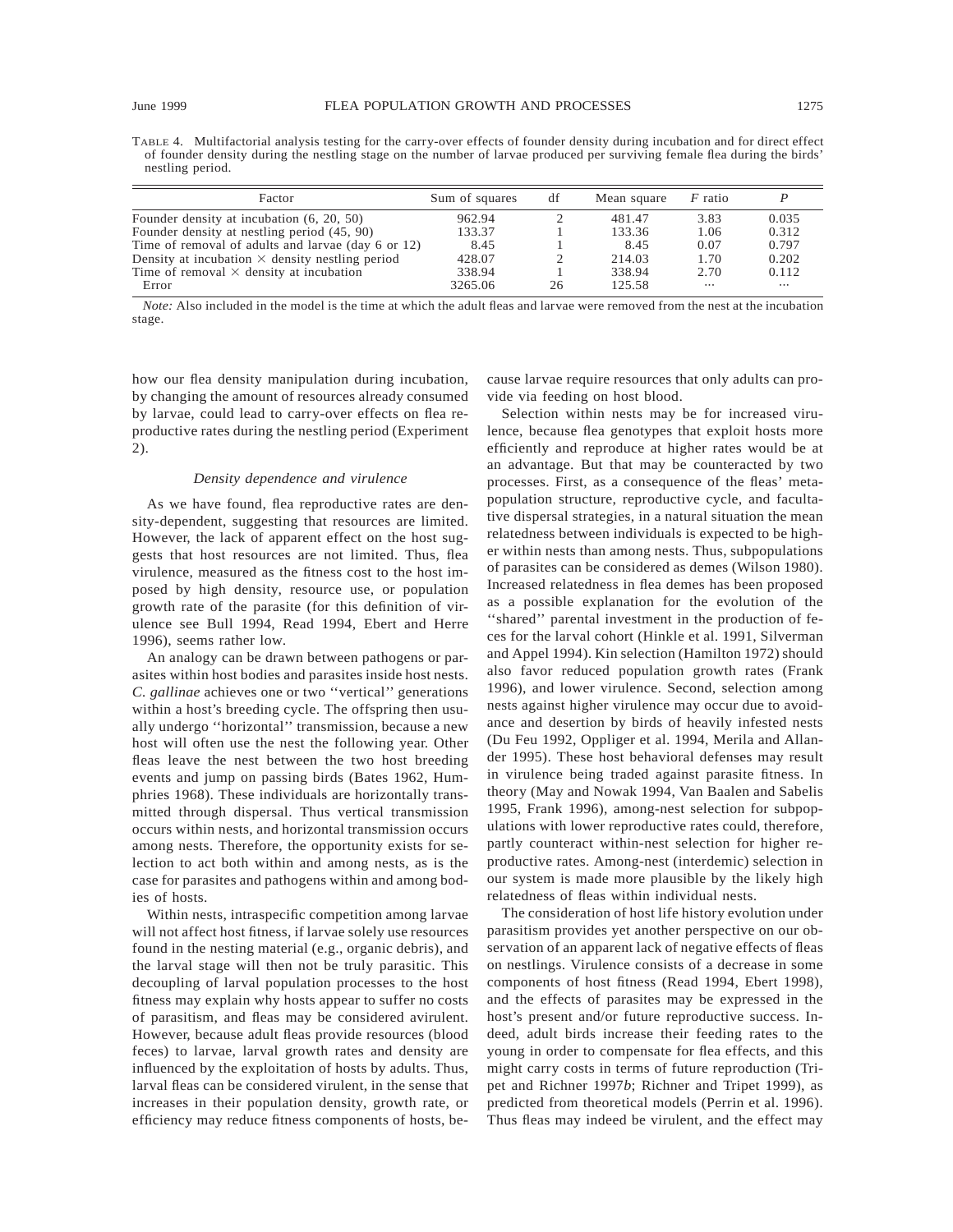not be detectable on nestlings, but show up on adults later in their life. Ectoparasites might well act on the trade-off between current and future reproduction.

The density dependence seen within nests may represent the mechanism by which flea population growth is regulated and virulence toward hosts reduced. Both interdemic selection and kin selection may have caused fleas to be sensitive to their subpopulation density, thus avoiding deme extinction that would be caused by abandonment of nests. Unfortunately, this argument still leaves unexplained the fact that density dependence acts on larvae and not on adults. At present, we cannot reconcile this issue. Further research should quantify genetic relatedness of fleas within and among nests, and assess the relative importance of within- and among-nest selection on virulence.

#### ACKNOWLEDGMENTS

The logistic support of the Allschwil local authorities is greatly acknowledged. We thank N. Perrin and D. Ebert for their help and comments on the manuscript. The work was supported by a Swiss National Science Foundation Grant (31- 34020.92 and 31-43570.95 to H. Richner).

#### LITERATURE CITED

- Anderson, R. M. 1981. Population ecology of infectious disease agents. Pages 318–355 *in* R. M. May, editor. Theoretical ecology: principles and applications. Second edition. Blackwell Scientific, Oxford, UK.
- Baron, R. W., and J. Weintraub. 1987. Immunological responses to parasitic arthropods. Parasitology Today **3**:77– 82.
- Bates, J. K. 1962. Field studies on behavior of bird fleas. Parasitology **52**:113–132.
- Begon, M., J. L. Harper, and C. R. Townsend. 1990. Ecology: individuals, populations, and communities. Blackwell Scientific, Oxford, UK.
- Benjamini, E., B. F. Feingold, and L. Kartman. 1961. Skin reactivity in Guinea pigs sensitized to fleabites: the sequence of reactions. Proceedings of the Society for Experimental Biology and Medicine **108**:700–702.

Bull, J. J. 1994. Virulence. Evolution **48**:1423–1437.

- Christe, P., H. Richner, and A. Oppliger. 1996*a.* Begging, food provisioning, and nestling competition in Great Tits infested with ectoparasites. Behavioural Ecology **7**:127– 131.
- Christe, P., H. Richner, and A. Oppliger. 1996*b.* Of Great Tits and fleas: sleep baby sleep . . . Animal Behaviour **52**: 1087–1092.
- Croll, N. A., R. M. Anderson, T. W. Gyorkos, and E. Gharidian. 1982. The population biology and control of *Ascaris lumbricoides* in a rural community in Iran. Transactions of the Royal Society of Tropical Medecine and Hygiene **76**: 187–197.
- Du Feu, C. R. 1992. How tits avoid flea infestation at the nest sites. Ringing and Migration **13**:120–121.
- Eberhart, W. G. 1996. Female control: sexual selection by cryptic female choice. Princeton University Press, Princeton, New Jersey, USA.
- Ebert, D. 1998. The evolution and expression of parasite virulence. Pages 161–172 *in* S. C. Stearns, editor. Evolution in health and disease. Oxford University Press, Oxford, UK.
- Ebert, D., and E. A. Herre. 1996. The evolution of parasitic diseases. Parasitology Today **12**:96–101.
- Edman, J. D., L. A. Webber, and H. W. Kale. 1972. Effect of mosquito density on the interrelationship of host be-

havior and mosquito feeding success. American Journal of Tropical Medicine and Hygiene **21**:487–491.

- Eeva, T., E. Lehikoinen, and J. Nurmi. 1994. Effects of ectoparasites on breeding success of Great Tits (*Parus major*) and Pied flycatchers (*Ficedula hypoleuca*) in an air pollution gradient. Canadian Journal of Zoology **72**:624–635.
- Frank, S. A. 1996. Models of parasite virulence. The Quarterly Review of Biology **71**:37–78.
- Hamilton, W. D. 1972. Altruism and related phenomena, mainly in social insects. Annual Review of Ecology and Systematics **3**:193–232.
- Hart, B. L. 1992. Behavioral adaptations to parasites: an ethological approach. Journal of Parasitology **78**:256–265.
- . 1997. Behavioural defence. Pages 59–77 *in* D. H. Clayton and J. Moore, editors. Host–parasite evolution. General principles and avian models. Oxford University Press, Oxford, UK.
- Harvey, P. H, and J. W. Bradbury. 1991. Sexual selection. Pages 203–233 *in* J. P. Krebs and N. B. Davies, editors. Behavioural ecology. An evolutionary approach. Third edition. Blackwell Scientific, Oxford, UK.
- Heeb, P., I. Werner, M. Kölliker, and H. Richner. 1998. Benefits of induced host responses against an ectoparasite. Proceedings of the Royal Society of London **B265**:51–56.
- Heeb, P., I. Werner, H. Richner, and M. Kölliker. 1996. Horizontal transmission and reproductive rates of hen fleas in Great Tits. Journal of Animal Ecology **65**:474–484.
- Hinkle, N. C., P. G. Koehler, and W. H. Kern, Jr. 1991. Hematophagous strategies of the cat flea (Siphonaptera: Pulicidae). Florida Entomologist **74**:377–385.
- Hudson, P. J., and A. P. Dobson. 1997. Host–parasite processes and demographic consequences. Pages 128–154 *in* D. H. Clayton and J. M. Moore, editors. Host–parasite evolution: general principles and avian models. Oxford University Press, New York, New York, USA.
- Humphries, D. A. 1968. The host-finding behavior of the hen flea *Ceratophyllus gallinae* (Schrank) (Siphonaptera). Parasitology **58**:403–414.
- Izraylevich, S., and U. Gerson. 1995. Sex ratio of *Hemisarcoptes coccophagus,* a mite parasitic on insects: densitydependent processes. Oikos **74**:439–446.
- Jones, C. J. 1996. Immune responses to fleas, bugs, and sucking lice. Pages 150–174 *in* S. K. Wikel, editor. The immunology of host–ectoparasitic arthropod relationships. Commonwealth Agricultural Bureaux, Wallingford, UK.
- Keddy, P. A. 1989. Competition. Chapman and Hall, London,  $\overline{U}$
- Lehane, M. J. 1991. Biology of blood sucking insects. Harper Collins Academic, London, UK.
- Marshall, A. G. 1981. The ecology of ectoparasitic insects. Academic Press, London, UK.
- May, R. M., and M. A. Nowak. 1994. Superinfection, metapopulation dynamics, and the evolution of diversity. Journal of Theoretical Biology **170**:95–114.
- McLaren, D. 1990. The cutaneous inflammatory response to parasite infestation. Pages 168–207 *in* J. M. Behnke, editor. Parasites: immunity and pathology. Taylor and Francis, London, UK.
- Merilä, J., and K. Allander. 1995. Do Great Tits (Parus ma*jor*) prefer ectoparasite-free roost sites? An experiment. Ethology **99**:53–60.
- Moss, G. D. 1971. The nature of the immune response of the mouse to the bile duct cestode, *Hymenolepis microstoma.* Parasitology **62**:285–294.
- Murray, M. D. 1987. Effects of host grooming on louse populations. Parasitology Today **3**:277–278.
- Nelson, W. A. 1987. Other blood sucking and myasis-producing arthropods. *in* E. J. L. Soulsby, editor. Immune responses in parasitic infections. Volume. 4. CRC Press, Boca Raton, Florida, USA.